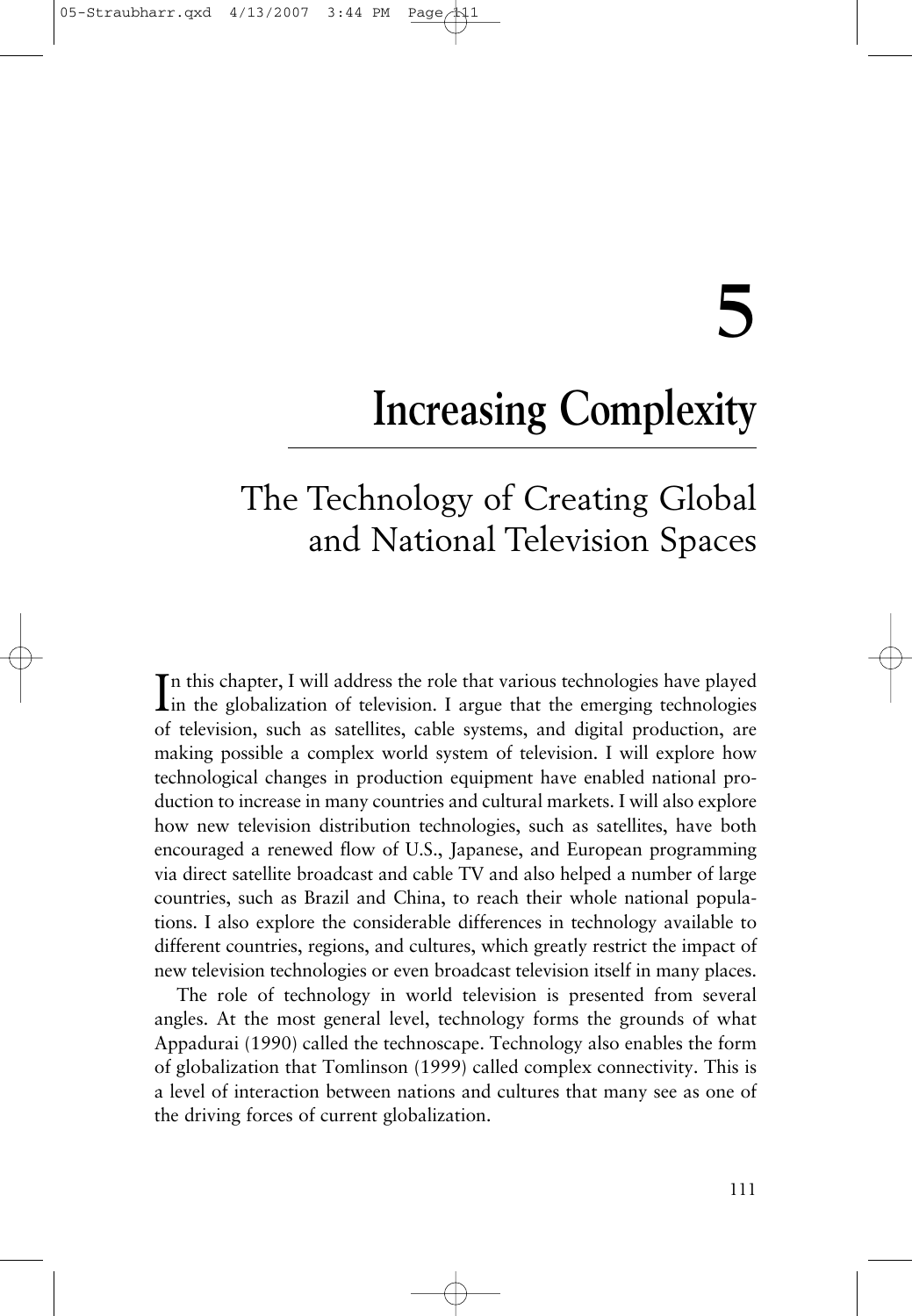Just as some writers tend to see economic relations as determinant of world cultural systems, including television, other writers have seen technology as the prime determinant (McLuhan, 1994). For cultural industries such as television, technological change greatly affects how television is produced, distributed, and consumed. As technological impacts became visible, some experts thought technology would let people create content that was localized and liberating (Pool, 1983). Scholars focused on social movements and alternative media often still perceive that possibility (Downing with Ford & Stein, 2001). Others, such as Mattelart and Schmucler (1985), thought that technologies such as satellite television and VCRs would expand the outflow and domination of U.S. television programming. This study sees both of these trends at work in a complex, contradictory process. Empirically, technology is increasing the outflow of U.S. television programs and films on VCR/DVD, cable TV, and direct broadcast satellites. It also is making local production cheaper and easier; recording and transmission equipment costs less, and the integration of television production with low-cost digital computer technologies is under way. I will try to both chart these trends empirically and to look for theoretical explanations.

## **Television Technology as a Structuring Force**

This study deliberately turns to technology after discussing the history and political economy of world television precisely because it sees the two as closely interwoven. The forces of globalization are all interdependent, interpenetrated. Economics, technology, and culture all facilitate, yet set bounds for each other. Along with other social and cultural conditions, economics adds greatly to what is currently called the social shaping of technology (Dutton, 1999), but technological change is also a structuring force. Technological change creates conditions for increasing complexity of communications. A new technology can permit what seems like epochal, even cataclysmic change, reshaping the boundaries of what is possible for actors in the system and permitting various resources to be employed in new ways. Technology can even restructure the possibilities of the economy, permitting the entry of new forces into an area of the media, making new economic activities possible, and making others too expensive to continue.

As Castells (1997) pointed out, the economic conditions of most African economies—the product of centuries of economic neglect and abuse by colonial powers, postcolonial multinational corporations, and local actors virtually preclude the widespread use of the Internet. That, he noted, virtually precludes the incorporation of African companies and other actors in the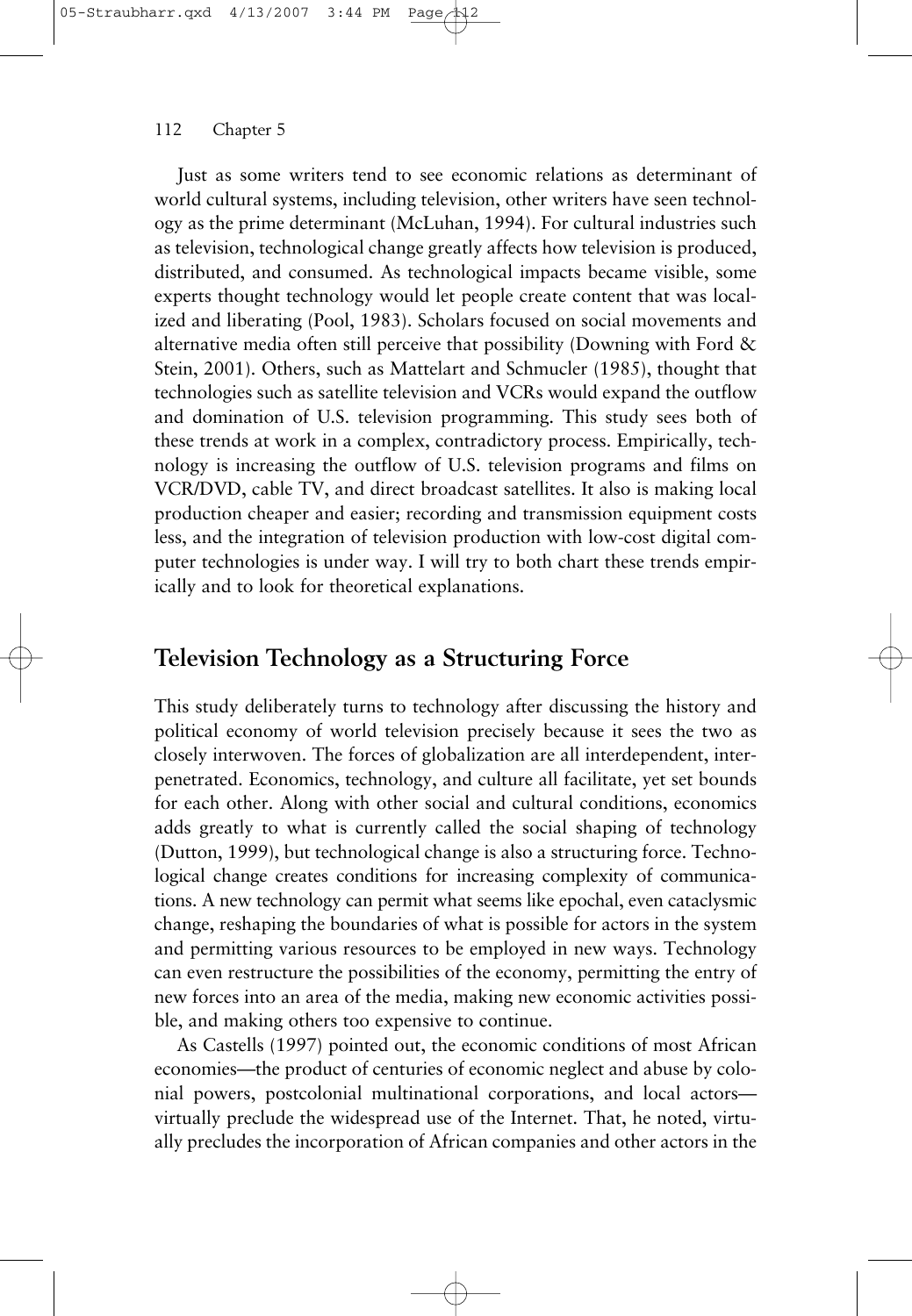global economy, which depends so heavily on that technology for almost all communications. As a result, African economies are increasingly excluded from the global economy for reasons that seem technological but really rest in the underlying global political economy.

4/13/2007

For example, the economic resources available in Mozambique deeply limit the basic structural possibilities of television organization. In the mid-1990s, a group attempted to create a private, second television network to compete with the state network, Radio-Television Mozambique. However, given a small consumer economy in a poor nation damaged by civil war and natural disasters, there was not enough advertising available to support such a commercial effort, especially because the state network was also increasingly turning to advertising to support its own operations. There was not enough advertising revenue in the economy to support both, so the second, private network survived only by being purchased by a religious broadcasting group from Brazil, the Universal Church of the Reign of God. Television in a country like Mozambique is limited by global and national economic factors. However, as the economy grows and the number of consumers increases, then advertising might conceivably add new resources for television operation.

The political economy of the state and other national institutions is also crucial. The fact that a national economy like Mozambique does not have the structural potential yet for a widespread consumer economy increases the importance of the state as a facilitator of local media. Katz and Wedell (1976) observed in the 1970s that broadcasting in most African countries was undertaken by the state, in part because no other actors had emerged to do so. Because the underlying conditions have not changed radically, it is not surprising that the state remains the mainstay of many television operations, which are expensive, while competitive private commercial operations have developed much faster in radio, which is much less expensive. For example, in Mozambique, several commercial and community radio stations have found resources to broadcast, in addition to the state radio system.

Technology is constrained at the systemic level by the political economy of the nation or region and the institution or firm. It is also constrained at a more microlevel by the class stratification of television or other media audiences or users. Technology is constrained by what the collective mass of the audience or users can afford. A global elite can afford access to virtually everything, from satellite or cable TV to the Internet. The middle classes of technologically advanced and affluent nations likewise can afford access to the main television technologies and most of the new media. However, many people in large parts of the world are constrained by poverty from having access even to broadcast television, much less satellite or cable TV.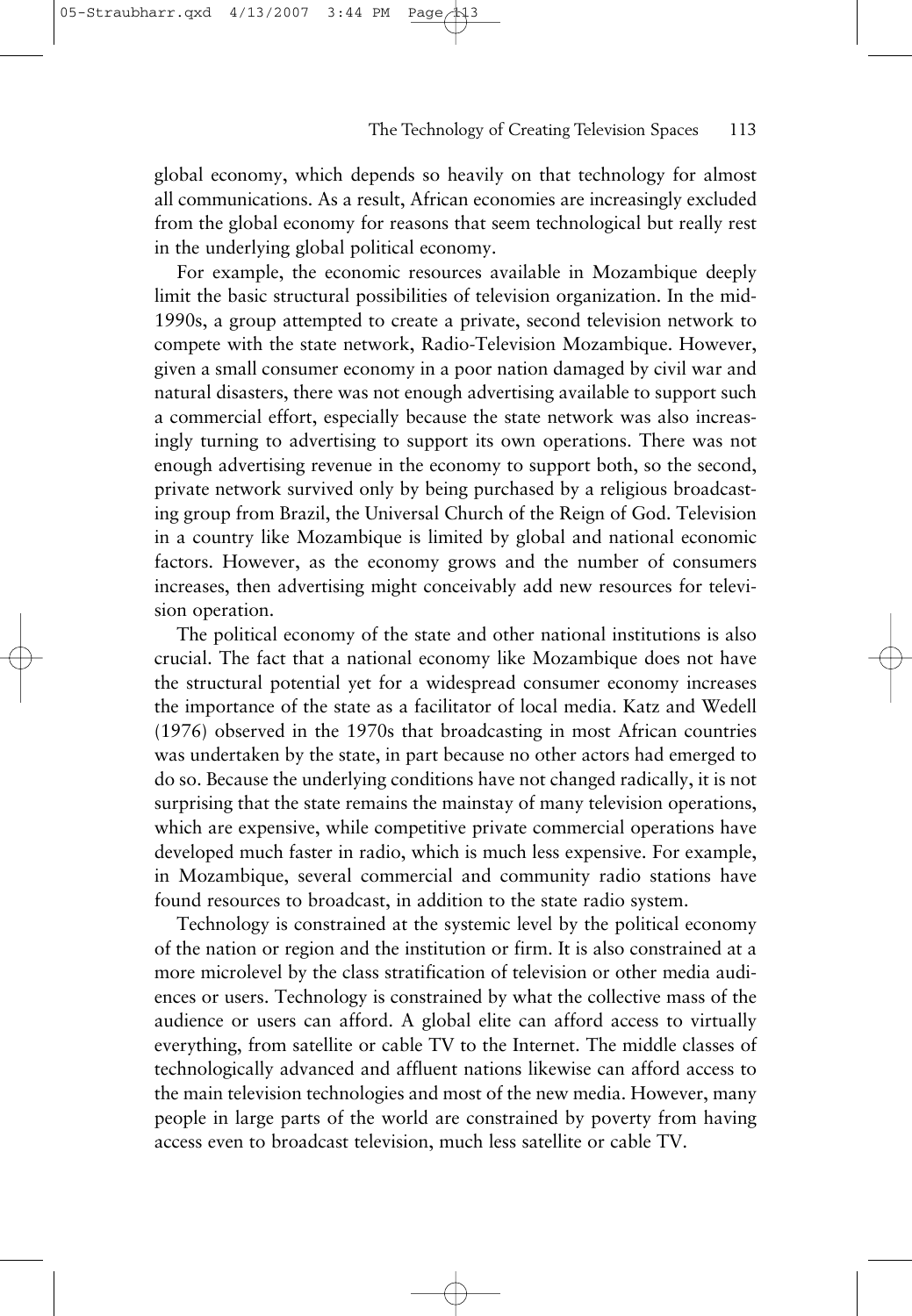## Technologies Facilitate Pattern Ruptures

Within borders framed by factors like economics, other critical conditions, for example, the availability of certain new cultural technologies, may create or enable new possibilities. In complex cultural systems, technology often creates ruptures or cataclysmic changes that enable new cycles of radical change, and technology is prominent among the initial conditions that shape cultural patterns. For example, new digital video and audio production technologies have lowered costs for producing television programming so that a developing country's limited economic base may now permit a much larger quantity of television production. New forms of television delivery, such as videocassettes, DVDs, cable TV, direct-to-home satellite dishes, and the Internet create new options for those who can afford them.

Recent technological history is full of stories of seemingly insignificant technologies interacting with culture, geopolitical forces, and other technologies to create a significant but unpredictable wave of change. Technologies that have significant impact are not necessarily the latest or best in technical terms. There is a certain amount of randomness, which in effect means that some technologies will die, regardless of their technical superiority. The technical merits of a given technology interact with other social and symbolic factors within a cultural context and create what Ricoeur (1984) called a *cultural prefiguration.* He defined that as a set of cultural meanings and understandings that both creators and consumers of cultural products refer to and, in both the process of creating and interpreting, modify as well. In complexity terms, a cultural prefiguration could be seen as an initial symbolic condition, a set of cultural understandings that can both frame, bound, and pattern cultural practices such as television production and viewing. Bourdieu (1984) might have called it a collective disposition by a group to approach something in a certain way. It is the boundary of thought, the framing, if you will, of the individual, the group, or the culture. A particular use of a technology may be feasible, such as the creation of community-based radio to challenge a central authority's control over media, but not possible within the prefigured cultural or social boundaries of society. Then, it will not occur or may not be developed very far. One well-known example involves China and Korea, where major aspects of moveable type printing were invented centuries before Gutenberg in Germany. However, Gutenberg's printing press had a much more revolutionary impact in Europe because other critical initial or prefigurative conditions—a movement toward more massive literacy, a need for clerks for commerce, a latent demand for personal Bible reading, and protoindustrial technologies to facilitate printing—were available to coalesce in a pattern of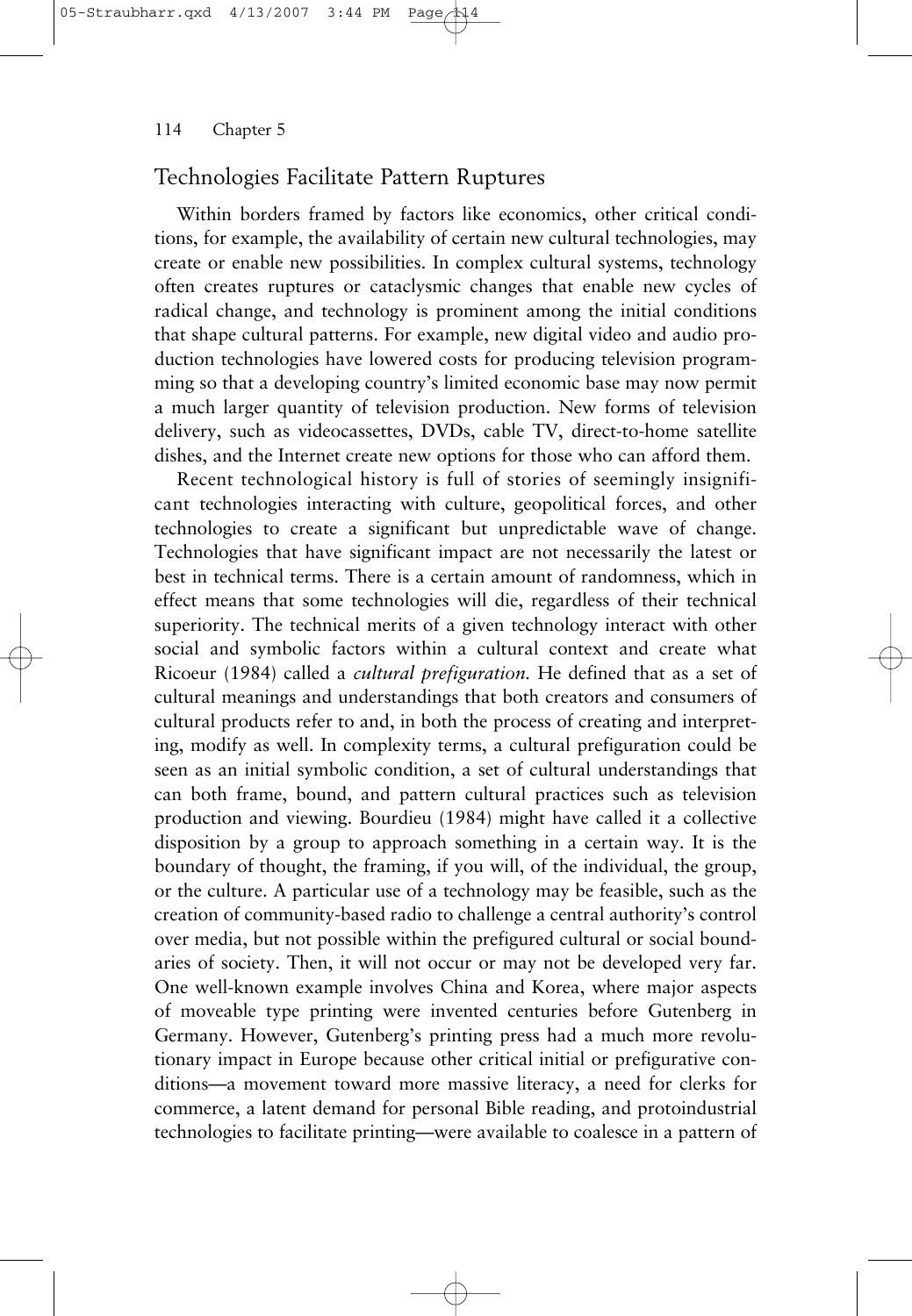mass printing and reading. This is a classic example of how social forces can shape the development and use of technology (Dutton, 1999). Conversely, given a prefigurative cultural and social disposition toward a particular technological concept or the cultural use of a particular technological possibility, then that technology is almost sure to emerge when conditions permit, in the way that television seemed to be almost simultaneously imagined and developed in several parts of the world from the early 1900s to the 1930s.

When the telegraph emerged as a technology, what complexity theory might call a rupture of patterns created the conditions for a new pattern to emerge. For the first time, humans could send messages faster than a messenger on horse, ship, or train could carry it (Carey, 1989). As a result, communication was dramatically reconceptualized as something that spanned distances quickly, an initial condition for new kinds of technologies, uses, and interactions. It is little wonder that many innovators began to move fairly quickly to telegraph without wires (radio), then wired telegraph with sound (telephone), and then radio with pictures (television), all building on the telegraph's paradigmatic breakthrough to a new level of speed and reach. As television moves into new distribution methods and enhanced quality projection, it is likely that continued fascination with the medium owes something to a prefigurative disposition toward visual and auditory communication over distances that began with the technological rupture of the telegraph. It is no surprise, then, that different ways of distributing and consuming television over the Internet have developed since 2000: for example, Web sites such as YouTube; services to download television programs or music videos over iTunes and MySpace; various forms of streaming video on major media sites such as CNN.com; individually produced video sites such as sendspace.com; or institutional sites such as the Singapore government site, where one can stream the hours-long but highly iconic and widely viewed National Day Parade.

## **Cycles of Technology**

4/13/2007

The overall conditions of dependency and poverty faced by many nations greatly constrain what they can accomplish with communications technologies. Technological dependence is itself an importance aspect of the overall problem. Most developing countries were long dependent on imported technology for television production, transmission, computer effects, and so on from more fully industrialized countries (Mattelart & Schmucler, 1985). This has changed, in some countries since the 1970s, in others more recently. Hardware development still takes place in a few countries, although that list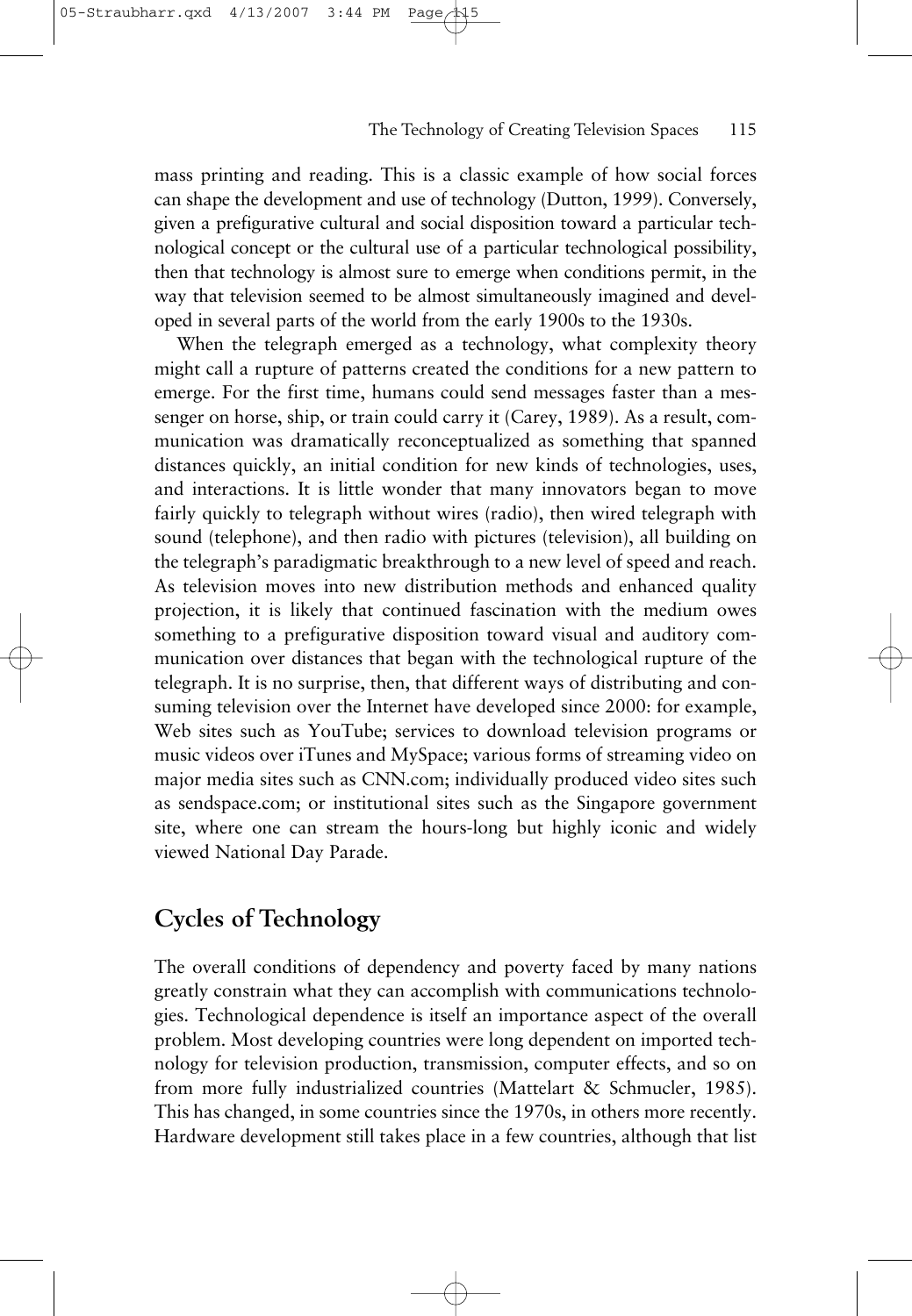has grown as both China and India have become centers of technology research and development since 2000. Meanwhile, hardware manufacturing has diversified to many more countries. Mature technologies first moved to the East Asian and the Latin American Newly Industrializing Countries (NICs) for manufacturing; they have since moved further into developing areas. Brazil, China, India, Malaysia, Mexico, Singapore, South Korea, Taiwan, and quite a few others now produce VCRs, DVD players, satellite dishes, microcomputers, and minor production equipment. A larger number of countries now produce television sets, although increasingly free trade has ironically reconcentrated television set production in some of the highestvolume, lowest-cost, and most efficient producers. As Sony (Japan) displaced RCA (United States), so Samsung (South Korea) has severely challenged Sony on both price and quality of television sets, and other countries produce lower quality but cheaper sets, with more than 40 countries now assembling televisions, so sets also cost about one tenth of what they did in the mid-1950s (Mougayar, 2002).

However, the manufacture of hardware may not be a key cultural issue, aside from the economic desirability of gaining jobs for the national economy by building manufacturing industries that will employ workers and managers. A larger view of technology examines how it is employed and used, rather than just where it comes from. There is "soft" technology, or ways of using hardware to create other products, particularly television or video programming. Looked at more broadly, then, one can see an even larger absorption of mature technologies for the production of cultural content into many smaller industrial countries and developing countries.

Television sets, while almost ubiquitous in rich and middle-income countries, are still a scarce luxury in many poor or rural areas of much of the world. Some poorer developing countries are still struggling to absorb radio production and diffuse radio receivers to all their population. For instance, in Mozambique, only half of the population in areas surveyed had a radio at home, and roughly two thirds hear radio regularly (Craddock, 2003). Similar or lower levels are found in most other African countries. In India, radio also reaches slightly more than half of the population, while somewhat more than 100,000 households have television (Research, 2006). However, in Latin America and East and Southeast Asia, majorities of the population have both radio and television at home. Those who do not have television at home tend to see it frequently in public places. As discussed in Chapter 3, this audience growth tends to mean more money for regional, national, and local television, whether from advertising revenues, taxes, or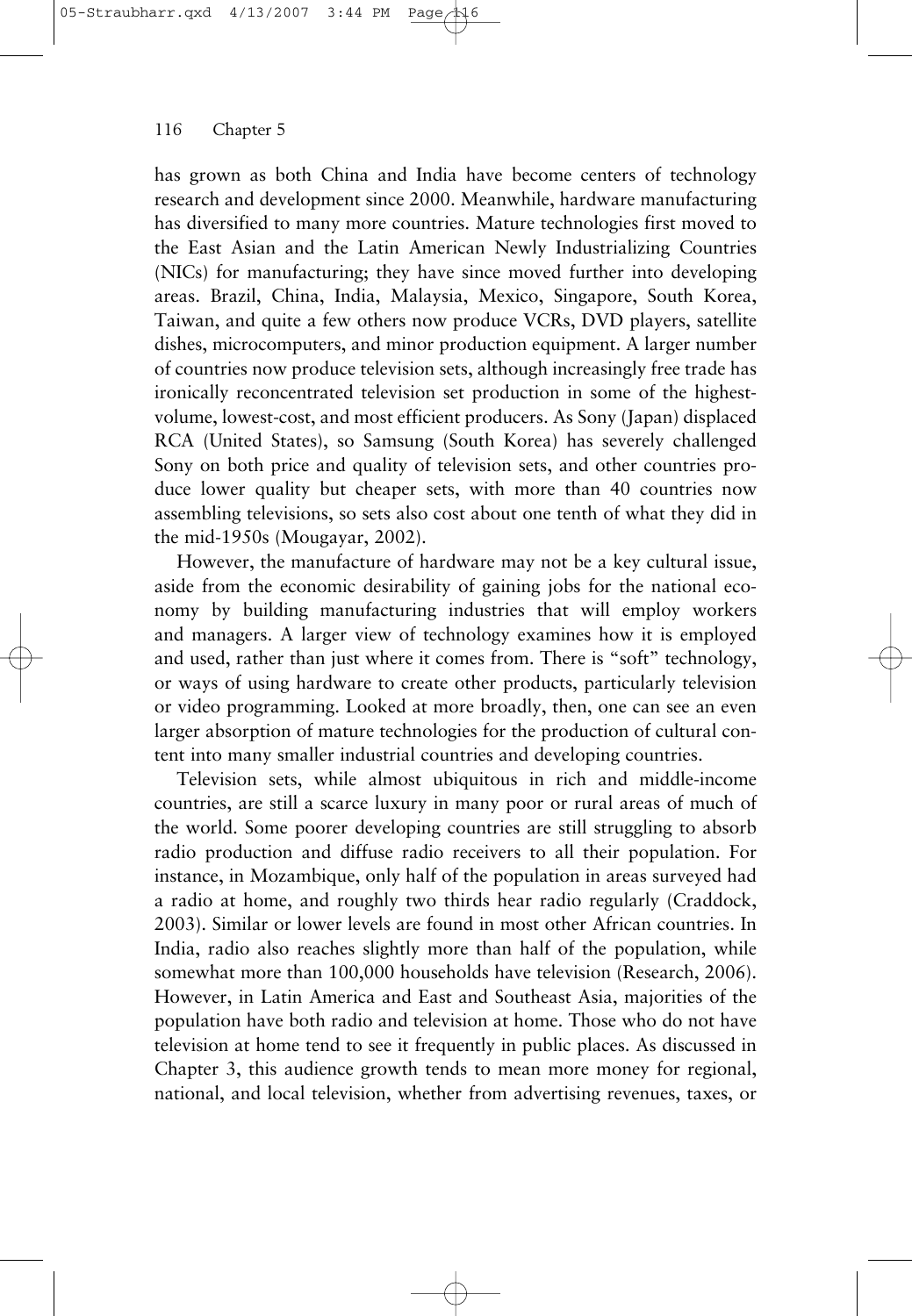license fees, and more money is available for regional, national, and local production.

## **Technology and Production**

4/13/2007

The production media of the 1950s and 1960s were usually bulky, nonportable, expensive, and based in tube or early transistor technologies. The move to transistor solid-state technologies and then to digital technologies made equipment more inexpensive, flexible, and portable through miniaturization. Cameras, microphones, recorders, lights, and mixers are among the appliances that have become steadily smaller, lighter, and easier for television producers to take into the field to use existing locations and take advantage of live events. Those same pieces plus studio equipment such as cameras, lights, switchers, and special effects generators, have also become much cheaper. When I visited several Dominican Republic television networks in the mid-1980s, I found them doing a great deal of live programming out of one or two studios with two or three cameras, a few lights, a couple of microphones, and simple switchers. Several stations had put adequate studios together for less than \$80,000. With those studios, they were often producing 8 hours of television a day or more, which helps explain some of the growth in national production that occurred in the 1980s in a number of countries (described in Chapter 6).

Production is being made much easier by sharp decreases in the cost of technology along with increases in portability, ease of use, flexibility, and other characteristics. One political activist and producer in Brazil, Luis Fernando Santoro, estimated that except perhaps for cameras, production equipment in 1990 cost about a quarter of what it cost in 1980 and that the equipment bought in the late 1980s was much easier to operate and use in field production (Santoro, personal interview, August 20, 1989).

This kind of elementary studio production relied on simple genres that could be produced live in front of a few cameras or a studio audience: live variety shows, live news readers, live discussions and panels, and live music. That helps explain some of the trends in genre development described in Chapter 6, too. It also enabled new producers to find local and national jobs, get experience, and begin to explore what they could do with the technology, money, genres, and other cultural resources available to them, which helps explain some of the developments described in Chapter 6.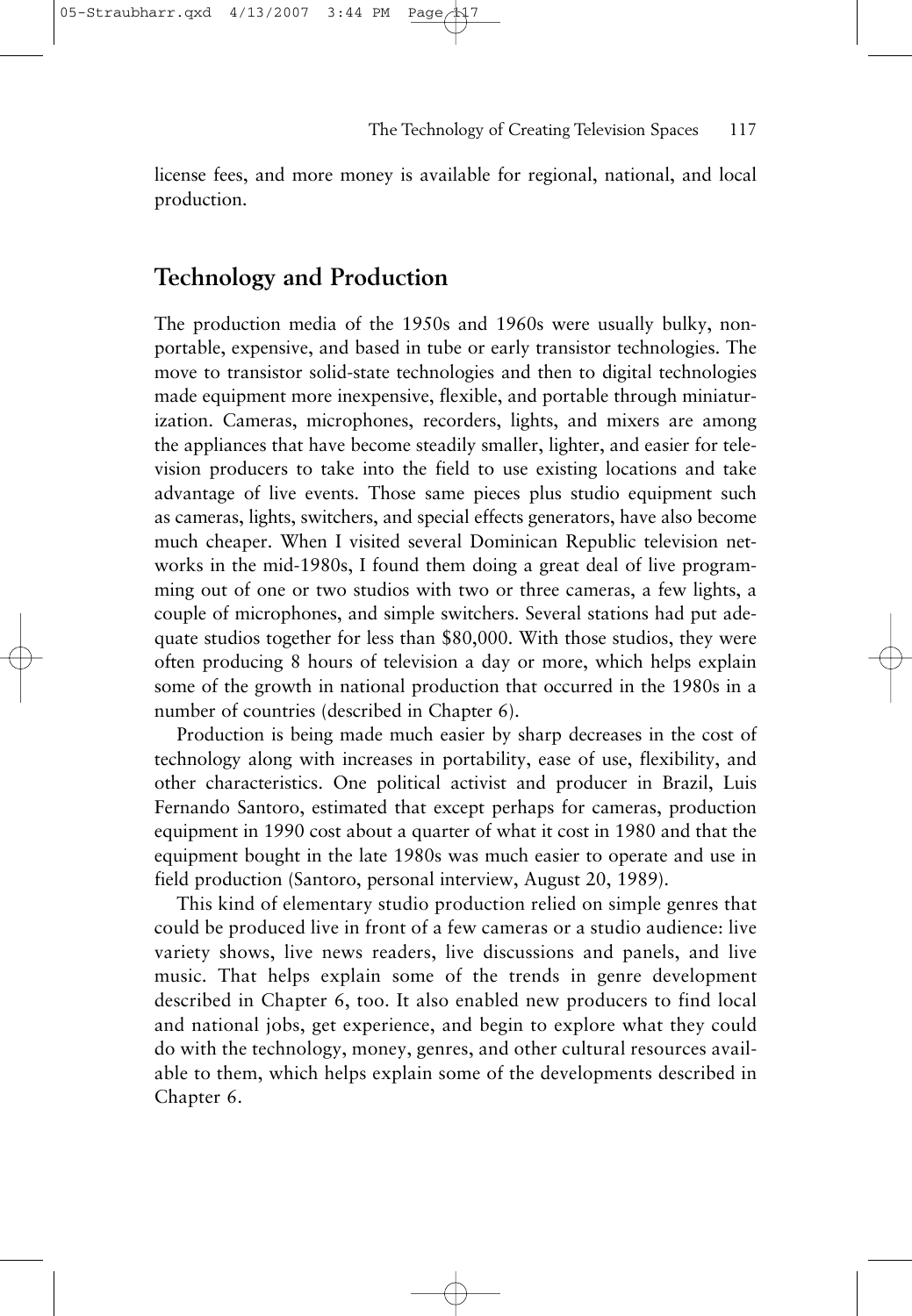With digitization, costs have gone down substantially further, supporting all manner of television production. Because most production can now be done with computer-based equipment, which also permits easier and cheaper editing, producers can go beyond live programming; their costs have gone down while options for production have increased. My visits to similar simple broadcast studios in the northeast of Brazil in 2002 through 2005 showed that the studios could now be mounted for even less, often less than \$30,000, but creating much higher-quality visual images.

In Latin America and Asia, at least, the larger countries had already absorbed and dominated the use of television production technology by the 1980s, although that is still an ongoing process for the smaller and poorer countries. For example, major broadcasters in Brazil, especially TV Globo, have mastered and used television production increasingly efficiently and creatively since the 1960s. Domination of the technology arrived later in smaller developing countries, such as the Dominican Republic and Bolivia, where the decrease in costs of production technology and transmission led to a profusion of television stations in the 1980s and to a considerable increase in local production (Prada & Cuenco, 1986). Since the 1980s, there has been rapid growth in new commercial stations and networks. Private television networks are starting in several nations in Africa, where competition to existing state-owned broadcasters had been seen as economically unfeasible as recently as the late 1990s.

Technological change permitted more actors and institutions to enter music production, radio and television broadcasting, and other media because the costs of doing so declined considerably. Social actors who want to use a technology like television can creatively employ it within the limits imposed by economics, institutions, and culture. This enables more production by more producers at all levels, from the local, such as alternative video producers, social movements, universities, and local governments, up to sophisticated national and regional broadcasters (see Chapter 6). For example, public cable channels mandated by law in Brazil in the 1990s had gone undeveloped until radically lowered costs permitted universities to exponentially increase student television production, which now fills many of those channels.

This has increased even further after 2000, as thousands of groups and individuals across the world now create both simple and sophisticated video programs for distribution over the World Wide Web. Most of these television productions are short. Patterns on new distribution channels such as YouTube or Grouper show that few videos are longer than a few minutes, but some are much longer, and many are quite sophisticated, revealing careful use of computer editing and effects. Most are designed to be entertaining, but one can find anything from Al Qaeda instructional documentaries on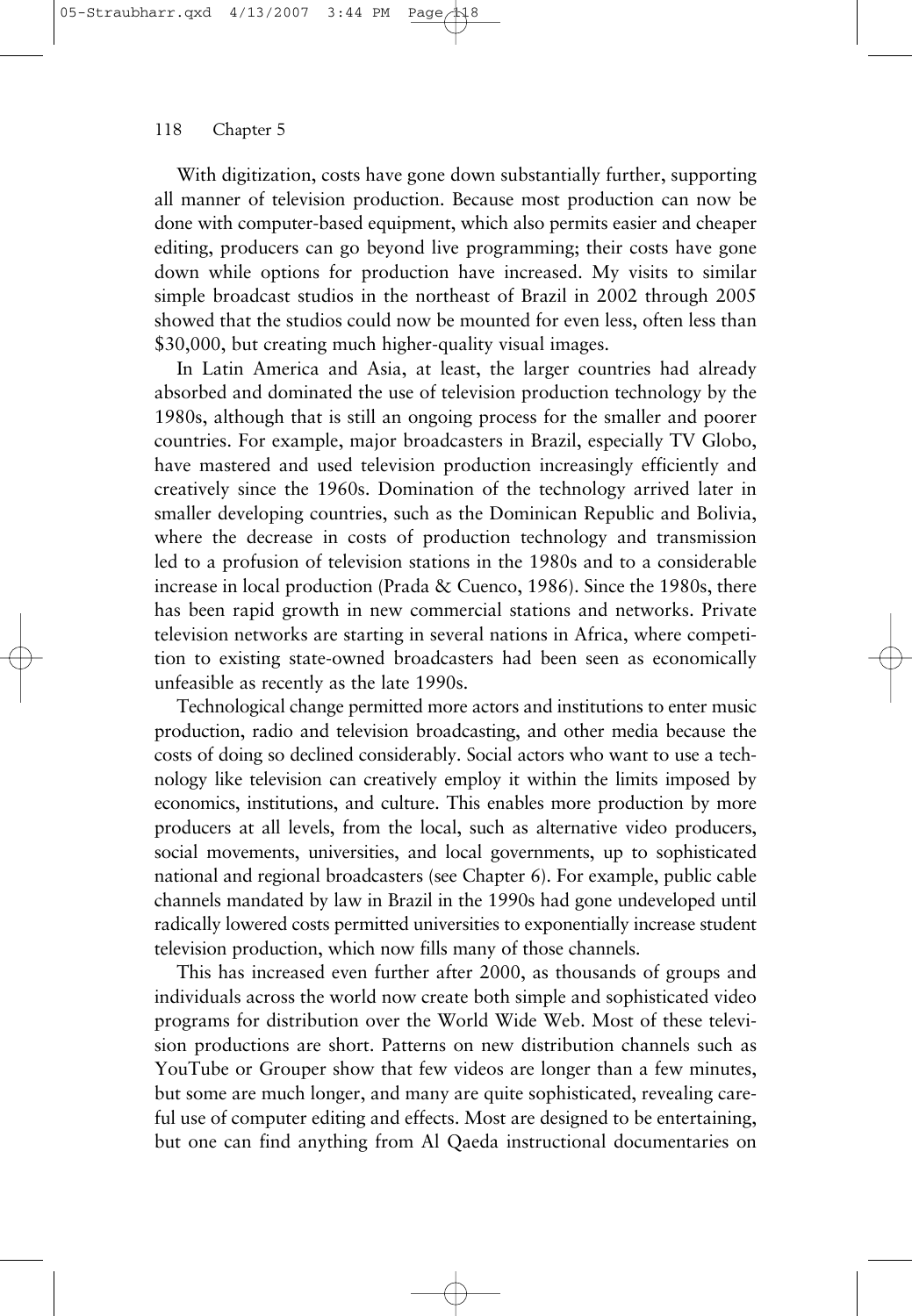how to make a bomb to development education on how to conduct oral rehydration therapy in African villages.

## **Technology and Media Distribution and Flows**

Some of the first writing on how technological changes in television would affect media imperialism and the flow of media products assumed the worst, assuming that technology would simply reinforce the unequal flow between countries by adding a new set of channels that would favor U.S. exports over other television possibilities (Mattelart & Schmucler, 1985). In fact, videocassette recorders (VCRs), cable TV, and home satellite dishes did open new channels for the flow of U.S. feature films and, to lesser degree, U.S. television programs and music videos (Boyd, Straubhaar, & Lent, 1989).

However, the new distribution technologies also created a number of other possibilities. Satellite distribution of television signals has enabled a number of large countries, from the ex-USSR to Brazil, India, and Indonesia, to reach their geographically dispersed audiences with national programming (Hudson, 1985; Kraidy, 2002; Page & Crawley, 2001; Wang, 1993). VCRs and DVDs permit political, religious, ethnic, and other groups to circulate alternative video productions completely outside the formal world of broadcast television, a sort of electronic *samizdat* or underground video literature (Downing et al., 2001). Cable and direct-to-home satellite TV also permits the entry of new channels at the national level, opening the doors to new religious and musical expression in Turkey, new political views in Taiwan, national feature films in Brazil and Mexico, and news from home for migrants all over the world.

## **Satellites**

One of the theoretical misapprehensions of the satellite television phenomenon was to extend the mass media metaphor of the 1960s and 1970s, an era of national television networks, into the global sphere. Critics perceived a massive potential effect of cross-border satellite-based television in the 1960s and 1970s, long before direct satellite broadcasting or even satellite delivery to cable systems became technological realities (McPhail, 1989; Nordenstreng & Schiller, 1979). Fears that cross-border television controlled by other countries would find and affect mass audiences was reflected in policy debates in the U.N. Commission on the Peaceful Uses of Outer Space in the 1960s (de Sola Pool, 1979), in the New World Information and Communication Order debate in UNESCO and the International Telecommunication Union (ITU) in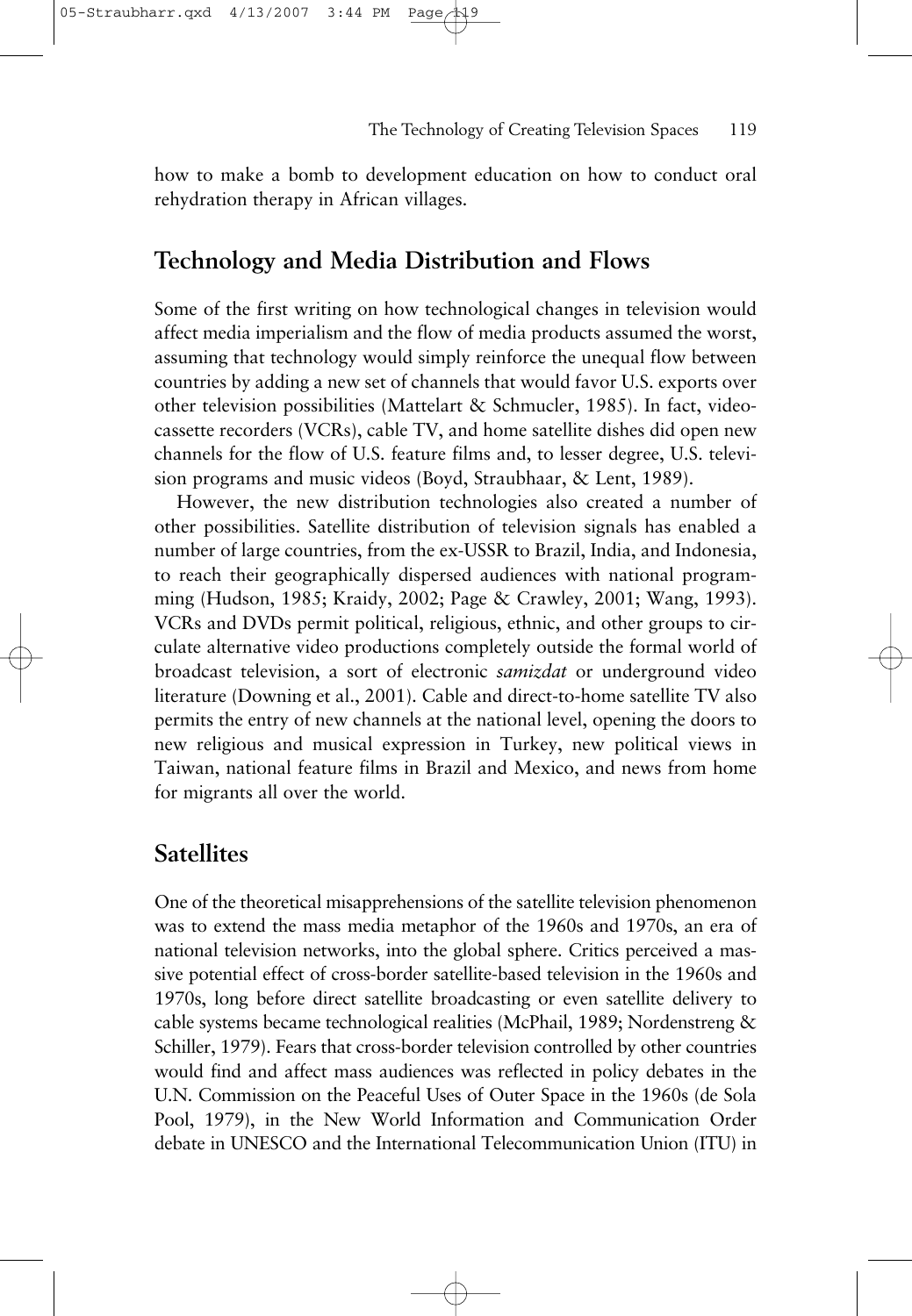the 1970s (McPhail, 1989), and in academic work by Mattelart (e.g., Mattelart & Schmucler, 1985) and others in the 1970s and 1980s. Some studies indeed found effects of cross-border satellite television, particularly in small countries such as Belize or parts of the English-speaking Caribbean, where direct reception of foreign satellite television started before national broadcast television had begun (Oliveira, 1986).

The first major cross-border satellite-to-cable TV flows of programming took U.S. cable channels into Canada and the Caribbean in the early 1980s. U.S. cable programming had an extensive impact in English-speaking Canada (Raboy, 1990), the English-speaking Caribbean (Hoover & Britto, 1990), and Belize (Oliveira, 1986). It had less impact in the Spanish-speaking Caribbean, where it tended to be used only by English-speaking elites (Straubhaar, 1989b; Straubhaar & Viscasillas, 1991). When cable systems initially expanded in Europe, particularly in smaller countries such as Belgium or Switzerland, they often brought in channels and networks from other European countries in the same or similar languages, to add diversity to what those countries could afford to produce on broadcast television (Straubhaar, 1988).

Meanwhile, in many countries of the former Soviet Union, Latin America, South Asia, Southeast Asia, and North Asia, the primary initial impact of satellites was to permit dominant national broadcasters to achieve truly national coverage by relaying signals across large expanses of land (as in Brazil, India, or Russia) or ocean (as in Indonesia and Malaysia). The main overall impact of satellites, at least until the 1990s, probably has been this facilitation of national distribution, particularly in several large countries containing much of the world's population: Brazil, China, India, Indonesia, Mexico, Russia, and the United States, all of which developed early-generation national satellite systems precisely to cover their own national audiences. This was discussed more extensively in Chapter 3 but is important to recall in this global context (Sinclair, 2005). Still, because satellites can technologically cover a good part of the globe, many people expected them to produce a global village of the sort anticipated by Marshall McLuhan.

## From Cross-Border Spillover to Direct Satellite Broadcasting

The main global impact has probably been distribution of cable channels across borders but within regions. Starting in the 1970s and early 1980s, international spillover of satellite-based cable channels beyond the borders of their intended national audience took place from the United States to its North American and Caribbean neighbors, from Japan to Taiwan, and from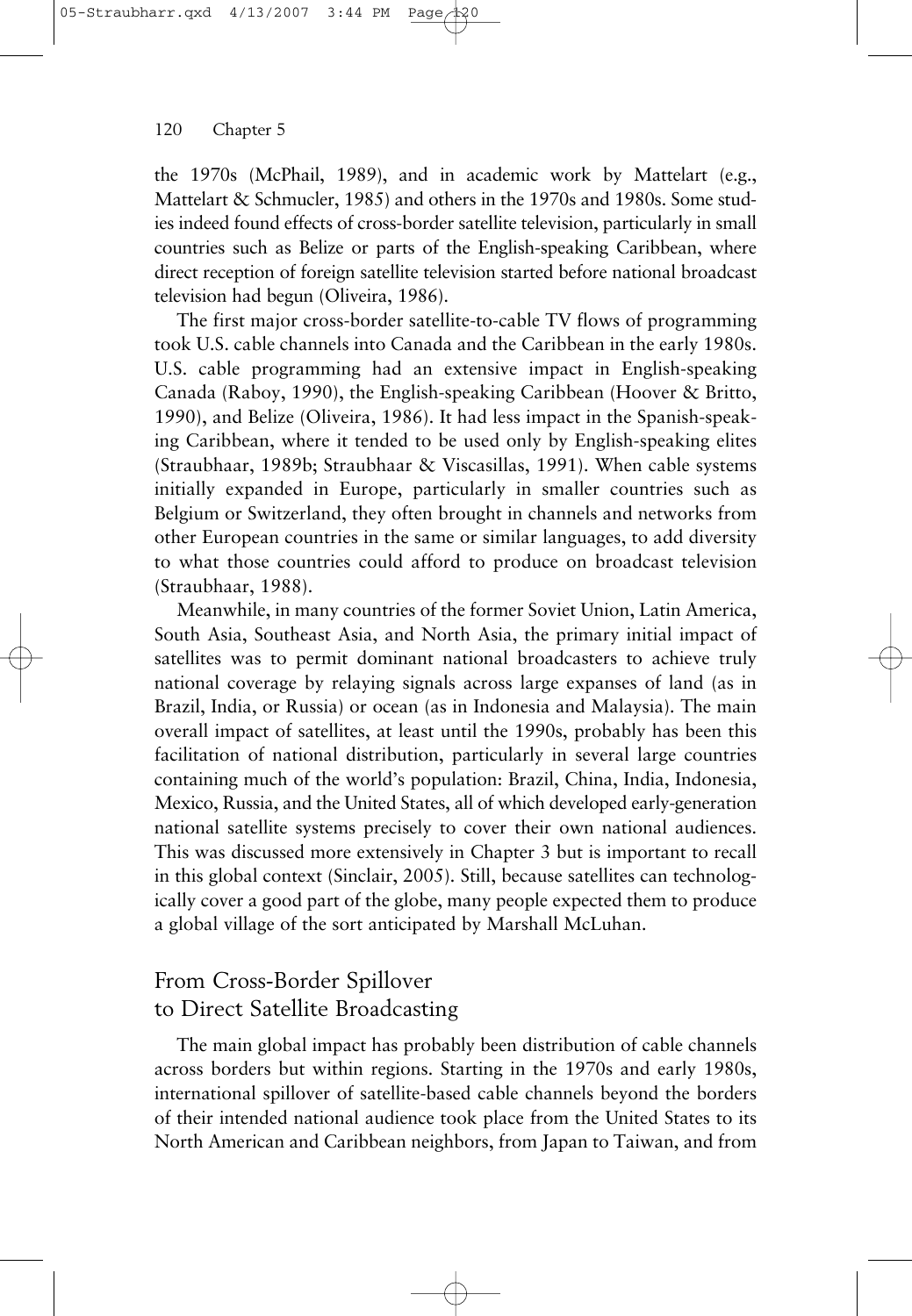#### The Technology of Creating Television Spaces 121

Europe to the Mediterranean region. Spillover continues to be an important part of international satellite impacts, accentuated as people in a number of countries covered by the footprints of television and cable distribution satellites acquired C-Band satellite (4 to 6GHz) dishes (1.5 to 2 meters across). These were large enough to permit individual homes to receive satellite signals directly, accidentally initiating the era of direct satellite broadcasting in the mid-1980s.

05-Straubharr.qxd 4/13/2007 3:44 PM Page 121

Direct broadcast satellites (DBS) had been anticipated since the 1960s but weren't seen as commercially viable then, at a time when individual satellite dish owners precipitated the de facto DBS known in the United States. as TVRO (TV receive-only dishes). In fact, DBS systems began to succeed commercially in a variety of countries in the mid- to late 1990s. Until then, direct reception from satellites on a wide scale was limited by receiving dish costs. In the early era of de facto DBS, C-Band dishes often cost at least \$2,000 in the United States and more in other countries, although this cost declined as manufacturing achieved some economies of scale and spread across nations. (A C-band dish for picking up unscrambled national television distribution signals in Brazil cost about \$300 in 2006.). In Brazil, thousands of small towns have spent municipal funds on satellite dishes and retransmitters to bring in national television signals, which are rebroadcast locally to provide television coverage (La Pastina, 1999).

Millions of such dishes sprouted across the globe to capture satellite spillover channels from other countries. Initially, only a few channels were distributed globally (such as CNN, the U.S. Armed Forces Radio-Television Network, and the U.S. Information Agency's WorldNet—see below), and regular national broadcast channels were distributed to affiliates by satellite, especially in large countries with vast rural areas not served by television— Brazil, India, Indonesia, and Mexico, for example. India's first major experience of widespread national television distribution and reception was via large satellite dishes to community reception centers and schools in the Satellite Instructional Television Experiment in 1975 to 1976.

Costs of DBS increased again in the late 1980s, when satellite channel distributors, such as the American cable channels, began to scramble their signals, requiring the purchase of a decoder and the payment of a monthly fee to permit reception. Costs decreased again in the 1990s with a new generation of smaller dishes, made to receive higher power signals broadcast in the Ku frequency band (12 to 14 GHz). In the United States, these new systems cost less than \$200 by the late 1990s or were installed free after 2000 by such providers as DirecTV and Dish network to compete with cable-based systems. Dishes often cost slightly more in most other countries, plus at least \$20 to \$30 per month for programming fees. This level of price and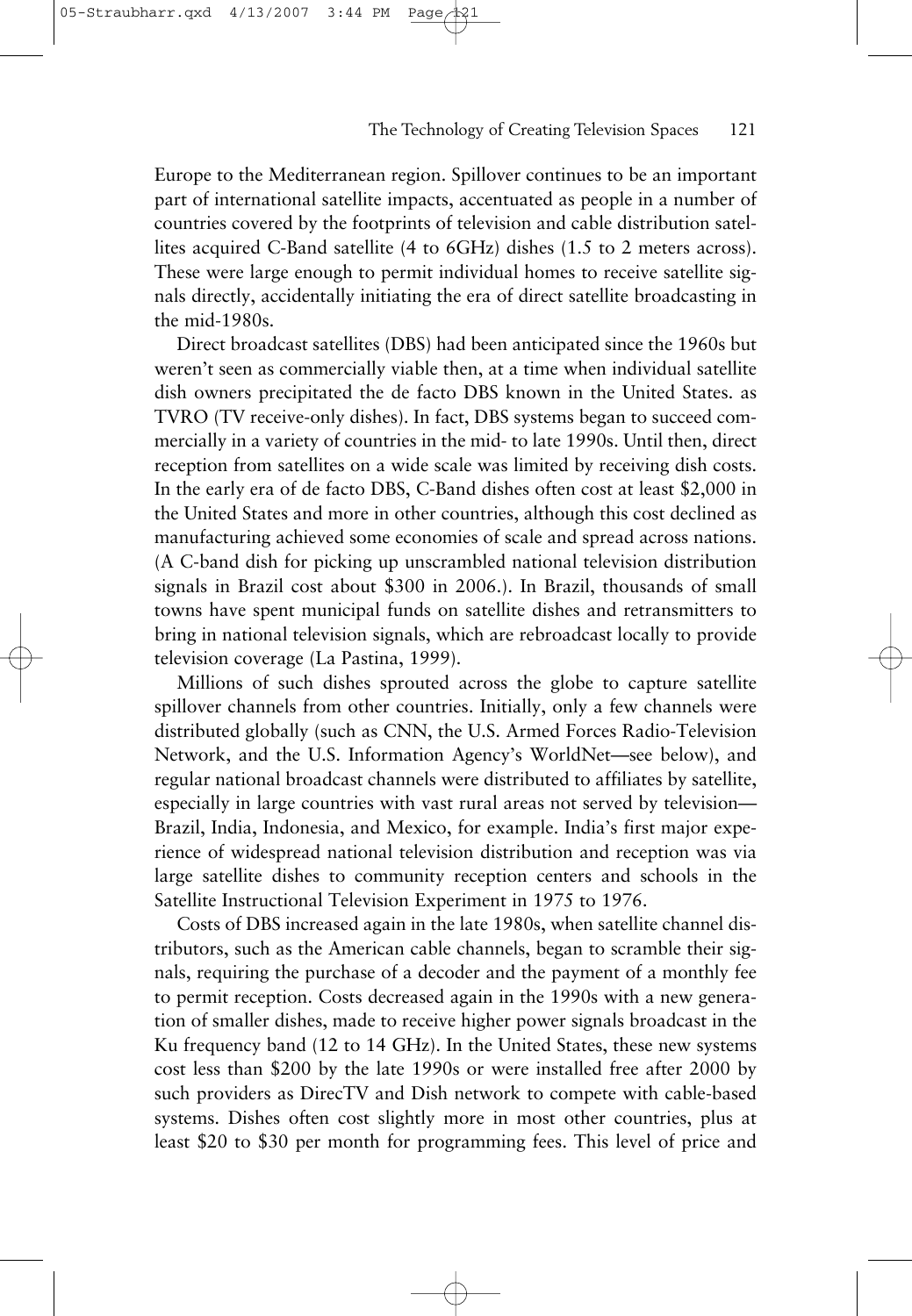accessibility has turned DBS into a mass medium in the United States, Great Britain, and a few other places but keeps it an elite or middle-class medium in much of the world. (This is discussed in detail below.)

Besides providing DBS reception to home dishes, satellites also deliver broadcast and cable channels for rebroadcast and retransmission over cable systems. In some places, not only broadcast channels but also cable channels such as CNN or MTV are locally retransmitted on either VHF or UHF channels after being downlinked from a satellite. MTV achieved most of its audience penetration in Brazil, for example, on newly opened UHF channels fed by a national satellite signal (Duarte, 1992).

## Satellites and Cable TV

Cable systems were and still are the dominant means by which satellitedelivered channels are actually carried to the viewer in most countries. Cable television systems often have substantially different dynamics than DBS; as a result, subscriber costs are lower, and cable became more of a massaudience service in a number of countries. Cable was cheaper in cities or affluent towns, where many people could be wired up in dense areas, creating economies of scale (Baldwin & McEvoy, 1988), whereas satellite systems initially flourished primarily in rural areas or poorer regions and countries where only a few potential subscribers could afford them. Satellite systems have since decreased considerably in price, but cable systems have also increased in capability, providing an attractive base for broadband Internet connections, as well as increased numbers of cable channels.

Cable systems are cheaper in many countries, costing only a few dollars a month in some places, for example, India, where systems are informal or illegal. Governments as diverse as Canada, China, and France have favored cable systems over DBS because they offer greater national control for governments trying to mitigate the direct inflow of foreign culture or political information (Price, 1999; Straubhaar, 1988). Government policy can control dozens or hundreds of cable companies more easily than millions of individual home or apartment-block satellite dishes.

#### Satellite TV at Global, Regional, and National Levels

All the major spheres or levels of television distribution—global, transnational, cultural-linguistic, geocultural, translocal, and national—are facilitated by satellites. CNN can cover the entire globe using three or four satellites, becoming a truly global phenomenon. Satellite TV can also be used to cover all or most of Latin America or Asia, as cultural-linguistic regions.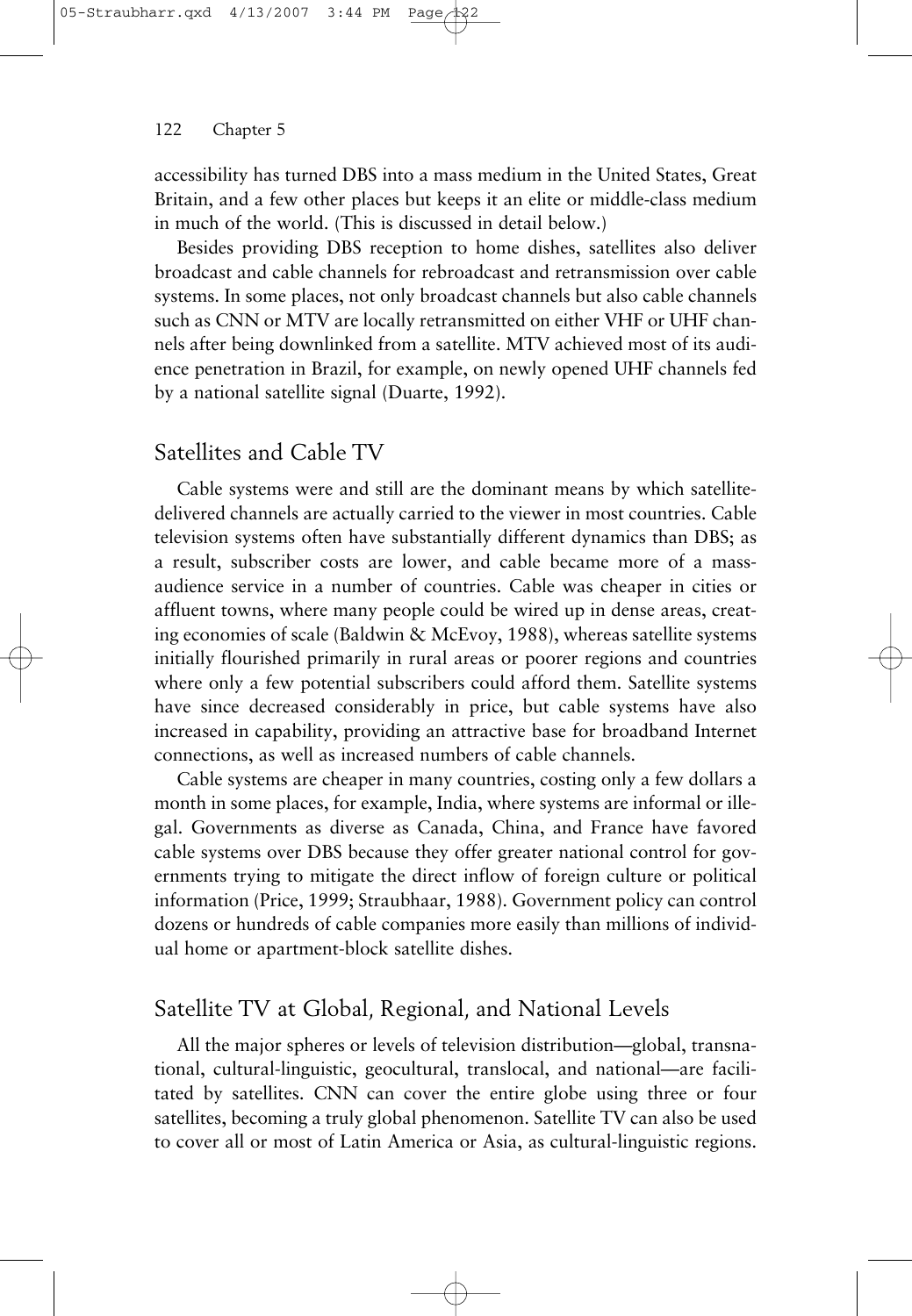It can take programming aimed translocally from Singapore into India for Zee TV and send it further, with other satellites, toward a transnational diaspora of South Asians across North America, Europe, the Middle East, and Africa (Kumar, 2006). It can also be used to make sure that all Brazilians or Indonesians get a national television signal, either through DBS dishes or, more commonly, through receiving dishes hooked to local broadcast television retransmitters or cable TV systems.

05-Straubharr.qxd 4/13/2007 3:44 PM Page 123

Satellites and the increasing network of broadband undersea cables permit the increased delivery of globally segmented channels, such as Discovery, ESPN, MTV, or HBO. However, those global/U.S. channels have had to adapt to regional and even country-specific markets, focusing on much smaller areas than the broad footprint of a regional or even multiregional satellite beam.

Several notable attempts have been made to use the regional technical reach of satellites to create or address television audiences or markets, defined by geographic region, that span multiple cultures and languages. For example, the European Economic Community (EEC) has made a pronounced effort to promote a Europe-wide television market, beginning with its report, *Television without Frontiers: Green Paper on the Establishment of the Common Market for Broadcasting, Especially by Satellite and Cable* (Commission of the European Communities, 1984). Critics such as Schlesinger (1993) thought that the EEC efforts were unlikely to succeed because they are attempting to define as European what is in fact an economics-focused geographical alliance of several distinct language and cultural groups—English-, German-, and French-speaking groups, among others, which are found in both countries and subnational minority populations. Experiences to date with satellite-delivered cable TV or DBS programming in Europe indicates that it either faces considerable resistance unless it fits existing interests in either national programming, U.S. genres of interest, or certain genres, such as music, sports, and news, where regional channels seem to succeed better. For example, since 1954, Eurovision has provided a specific exchange mechanism in Europe, which functioned before satellites and came to focus on news item exchanges; live events such as sports, which were considerably facilitated by satellite technology; and the annual Eurovision Song Contest, which has become one quite visible point of Europe-wide cultural interaction (Agger, 2001). The Eurovision sports and news programs were popular enough to produce the specialized pan-European channels Eurosports and Euronews.

Although the technical capability of satellites has encouraged some regional groups such as the European Union and companies such as Rupert Murdoch's Star TV—to assume that markets can be defined by technology,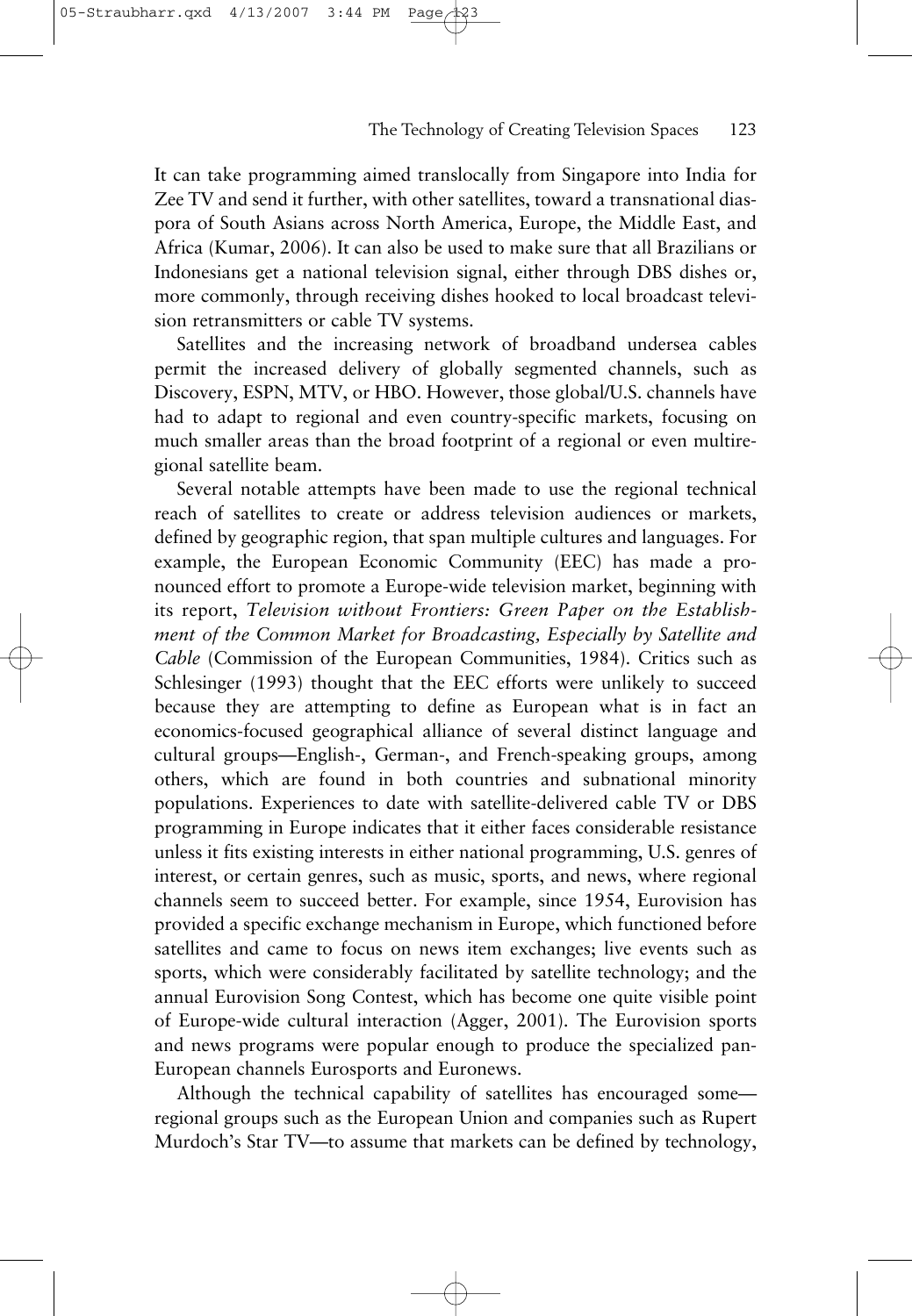the evidence to date shows that television markets are defined by culture and language, instead. Some striking early results of satellite television were perhaps deceptive. For example, people were surprised by the degree to which audiences in both Canada and the Caribbean were drawn into watching more American television by the accidental spillover of the footprint of the first U.S. cable distribution satellites in the 1970s and 1980s (Lee, 1980; Oliveira, 1986). However, the effect was so strong in large part because many of those populations spoke English and were tied to the United States by trade and migration. Based on a series of in-depth interviews in the Dominican Republic between 1986 and 1988, I found that even Spanishspeakers felt closer to U.S. culture due to physical proximity to the United States and Puerto Rico and circular migration to and from the United States; hence, they were more likely to watch U.S. cable channels than were Brazilians whom I interviewed between 1989 and 1990 in São Paulo.

Global/U.S. channels often make regional adaptations, dubbing programs into languages that are widespread throughout regions, such as Mandarin Chinese or Spanish. They are also increasingly adjusting or localizing the selection of contents (films, documentaries, or music videos) to reflect regional tastes. For example, MTV channels in Asia, Europe, and Latin America play more local music and less American music to adapt to local taste. ESPN Brazil plays more soccer and less American football. This process of localization is discussed in more detail in Chapter 7.

Related is the capability of satellites to support cultural-linguistic markets that are either centered in one geographic region or spread across several. In Latin America and the Middle East, geocultural markets are in fact centered on a geographic region, although immigrants and migrant workers have carried the Arabic market into Europe and the Latin American market into North America. In Asia, a satellite permits a television channel to address the audience of greater China, even though the audiences in question are spread across East Asia, Southeast Asia, and the considerable extent of China itself (Man Chan, 1994; Curtin, 2003). Satellites have helped the growth of channels and networks aimed at cultural-linguistic markets, both those concentrated in single geographic regions and those that follow diasporas, like the overseas Chinese and the Indian or South Asian populations widely dispersed across Asia, North America, Europe, and elsewhere as well.

Overall, the primary initial impact of television satellites seems to have been to permit complete national distribution and penetration of television in a number of larger countries, such as Brazil, Canada, China, India, Mexico, and the former USSR. Next, it has permitted a number of channels to grow from national to global. Some of those have truly global ambition and reach, like Discovery or CNN. Perhaps more widely watched are those that supply programming from major producers to those who share a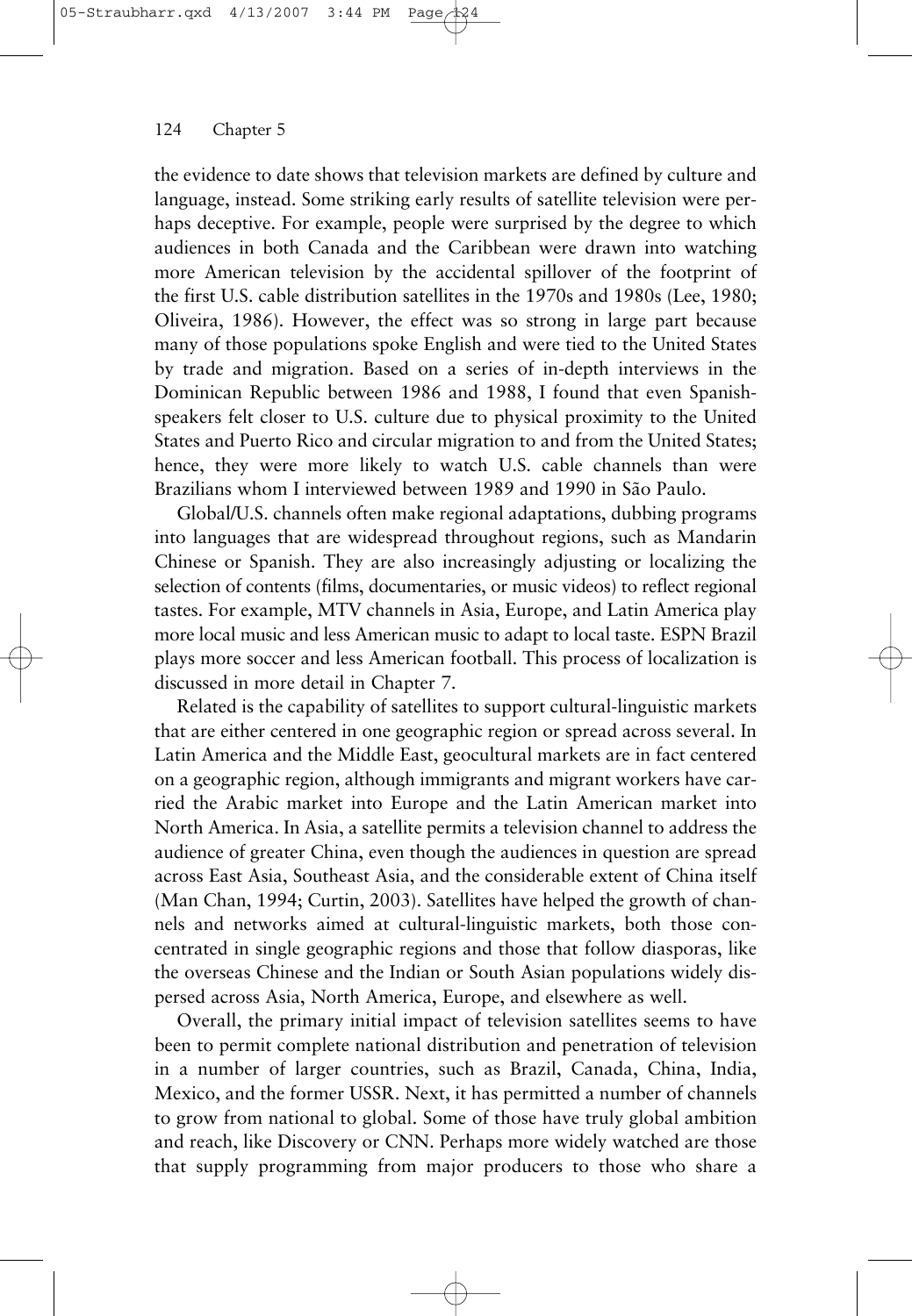language and culture with them, whether in the country next door or in California's Silicon Valley.

A quite different effect, following a quite different logic of globalization, may be to permit upper and middle classes to become more distinguished from working and lower classes of their own nationality. That can happen on either a global or regional basis, as global and regional channels come to them via satellite through DBS or cable TV.

## **TV Technology, Access, and Choice**

05-Straubharr.qxd 4/13/2007 3:44

One thing that emerges from studies of audiences for different kinds of television is the primacy of social class in explaining audience access and preferences. In particular, I propose that the use of new television technologies to gain access to the global flow of television outward from the United States or other core countries is most common among two groups: a globalized elite who speak English and are interested in CNN's perspective on world news and people in the Anglophone nations of the world, where U.S. television exports tend to be most popular (and best understood; Abram, 2004).

CNN is famous for having a global audience. However, a review by Sparks (1998) showed that the actual audiences for both CNN and BBC worldwide were quite small and that neither source provided a common core of information and perspective for what might be considered a potentially global public sphere. Both surveys and in-depth interviews I did in Brazil (Straubhaar, 1991, 2003), in the Dominican Republic (Straubhaar & Viscasillas, 1991), and among Latinos in central and south Texas (from 2003 through 2005) showed that relatively few people watched CNN. Many people explained that watching CNN was difficult because it demanded knowledge of current events and also knowledge of English, which very few had. Featherstone noted,

Access to these, not imagined but virtual communities, to these neo-worlds constituted by the "iconic-symbolic" and "graphic/dictive" flows is exclusive. It is based on the power and ability to decode (and encode) the signals in the flows. Such decoding/encoding ability depends on the possession of particular, virtual-community-specific types of cultural capital. (in Featherstone & Lash, 1995, p. 11)

### Economic Capital and Access to Television Technologies

One theory relevant to the personal construction and use of information and communication technologies examines various forms of capital, how they are gained, the fields they are deployed in, and how they are accumulated in a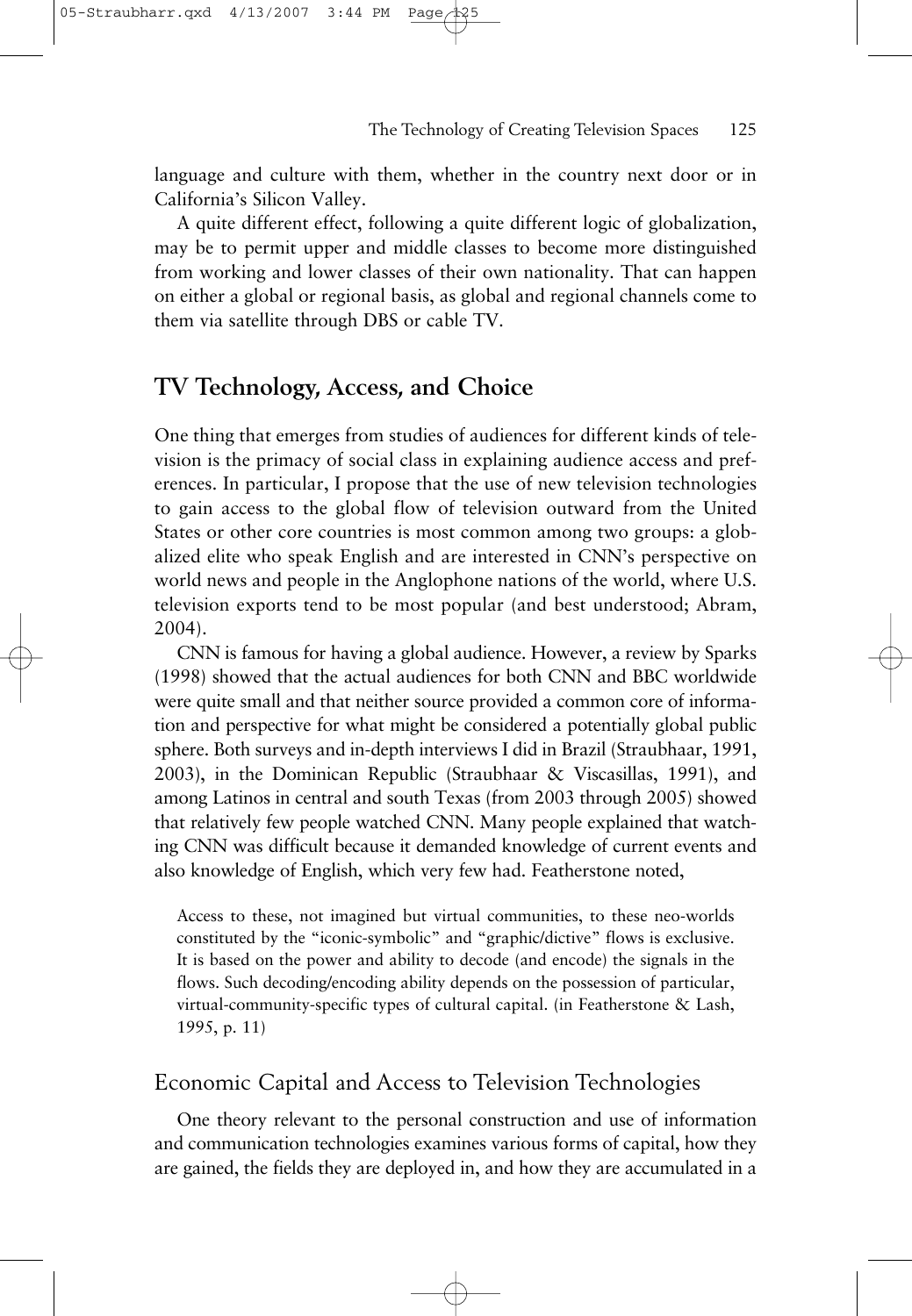larger group of class *habitus* (Bourdieu, 1984, 1986, 1998). Economic capital or disposable income basically determines what communications media a person can afford to access (Rojas, Straubhaar, Fuentes-Bautista, & Pinon, 2005). Cultural capital, such as education, family experiences, language ability, exposure to foreign cultures, and travel, is related more to what a person chooses to watch than to what they can afford. The economic capital aspect of social class has the greatest impact with the newest television technologies, such as satellite television or satellite-fed cable TV in the 1990s and computers or the Internet after 2000 (Rojas et al., 2005). For instance, whereas less than 10% of the audience had cable or satellite television in most of Latin America as of 2006, more than 80% of homes in increasingly middle-class Taiwan had cable (Oba & Chan-Olmsted, 2005). In many developing countries, including most of Latin America and Africa, direct satellite reception or cable television is a middle-class or even upper-middle-class technology, unavailable to most of the population. For example, cable or satellite-based pay television in Brazil and several other Latin American countries costs \$20 to \$30 per month, which greatly limits its penetration below the middle class (Porto, 2001).

One key limit on access to television in general is personal wealth or, as Bourdieu (1984) refers to it, economic capital. People must have enough income to buy a television set and, in rural areas, an expensive antenna or satellite dish. Even though people buy televisions before stoves, refrigerators, or indoor plumbing, hundreds of millions in the world still cannot afford a television. Perhaps 50% to 60% of people in Mozambique cannot. Perhaps 10% in the Dominican Republic cannot. Less than 5% in Brazil cannot. One reason that radio is still more widespread as the medium of the world's poorest is that radio receivers are still much cheaper to buy and radio signals much cheaper to transmit over greater distances. Radio transmitters are a much less expensive way to bring media transmissions or signals to where the people are. In places like Mozambique, as many as a third of the population cannot afford even simple receivers for AM radio or the batteries to keep them running.

However, in some countries, such as India, cable television was developed as a localized, often pirated technology that often cost only a few dollars (Sinclair, 2005). Cable has also been encouraged as a technology in some countries, such as Singapore, because it is more easily controlled than DBS television reception. Governments can weigh in on which channels will be offered and which will be excluded. Relatively low-cost cable television systems have been built up as part of an overall broadband telecommunications infrastructure in some areas, such as Hong Kong and Singapore. In some countries, cable TV developed as a mass-audience technology that reached below the middle class into the working class.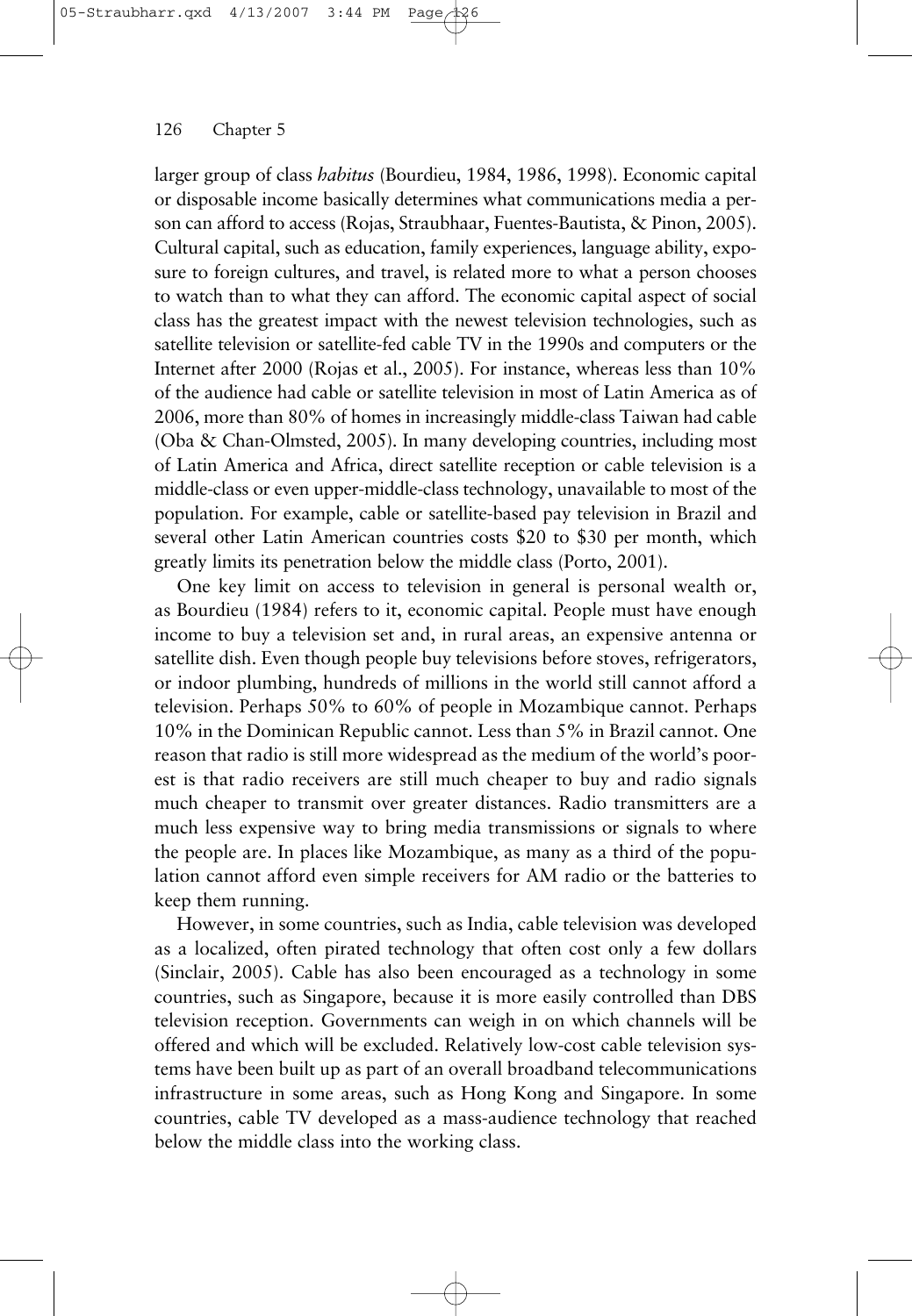To date, DBS technologies are usually more expensive than cable TV, including the initial cost of the satellite dish. But nearly all countries have developed at least a small DBS industry to serve those who have both money and interest in programming that tends to lean heavily toward international channels. The exceptions are countries where DBS is politically forbidden as in China (Pashupati, Sun, & McDowell, 2003) and Singapore (Datta-Ray, 2006). Local or translocal channels for DBS services, such as Zee TV in India (Kumar, 2006), may develop when a mass audience, usually developed through lower cost cable television, justifies production of new material for the local audience.

## **Cable and Satellite TV Relative to Broadcast TV**

4/13/2007

The other factor to take in account in understanding whether cable or satellite television has developed further as a mass-audience technology in a given country or region is the relationship to what has been offered to audiences via traditional broadcast television. In some countries, broadcast television developed as a robust multichannel system with both quality and diversity of offerings. Examples might include Great Britain and Japan, which have both strong public service systems and strong commercial networks and which have both offered such diverse channels that television households, even though they could afford either satellite or cable television, did not initially show much interest. Other examples might include Brazil and Mexico, where broadcast television was overwhelmingly commercial; they developed multichannel cable or satellite systems offering some diversity of choice as well as dominant channels that delivered high-quality entertainment, such as prime-time telenovelas, that also succeeded as export products to other countries (Sinclair, 1999).

My interviews with programmers at satellite and cable television systems in Brazil, Hong Kong, Singapore, and Taiwan show that they are aware of the need to increase the local content of satellite and cable systems to attract mass audiences. An example from the early 1990s was the local news and talk that made TVBS (a joint venture in Taiwan between local backers and TVB of Hong Kong) popular with the Taiwanese audience. These programmers recognized audience demand for cultural proximity as they sought to localize satellite channel programming, supplemented by programming from nearby producers within cultural-linguistic regions, such as TVBS's use of some crime drama, kung fu, and soap opera from TVB in Hong Kong. That process was well-established early in Taiwan, where more than one dozen local Taiwanese satellite-delivered cable TV channels were available as early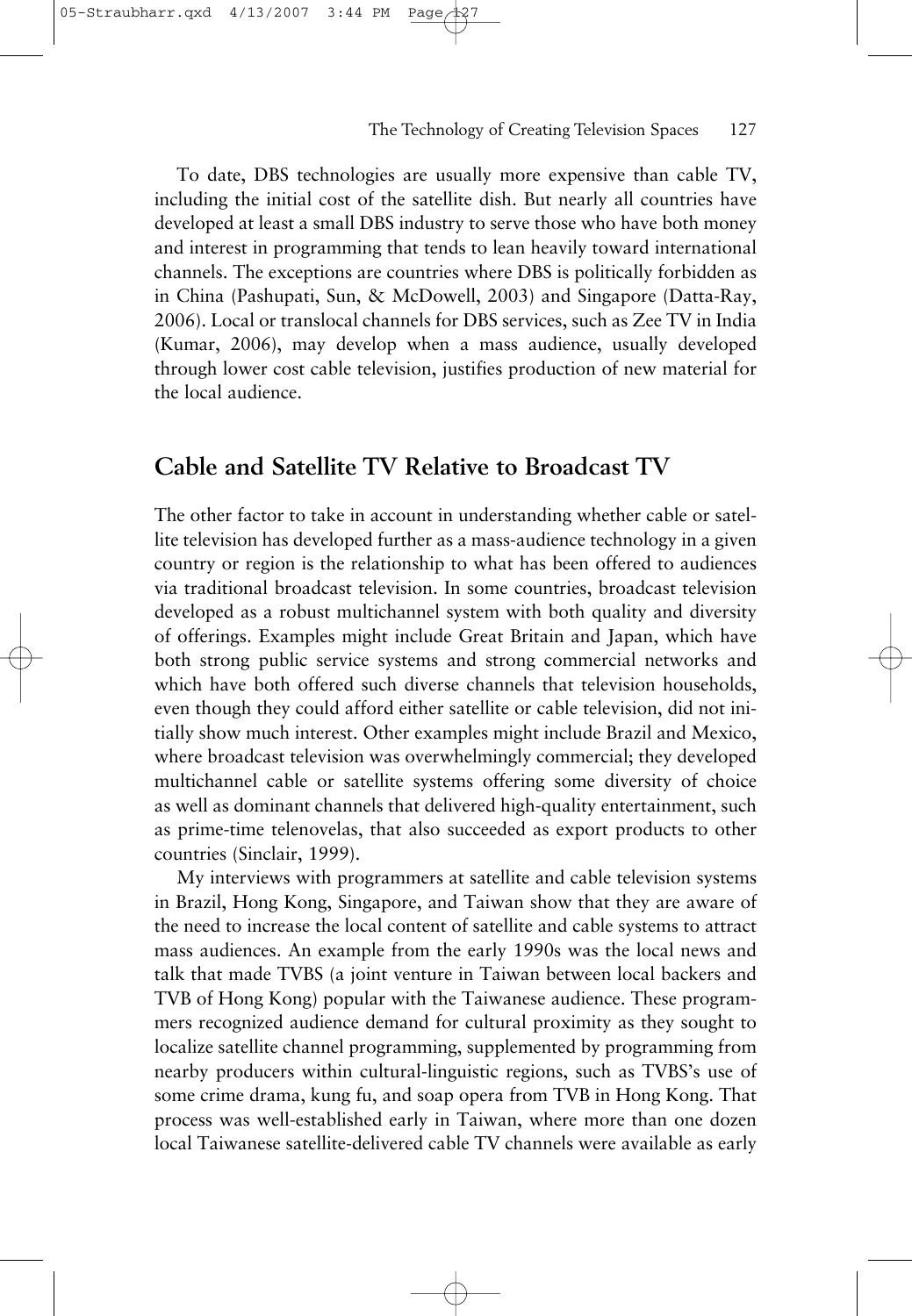as 1993, plus Chinese channels from elsewhere in the greater China culturallinguistic region, mostly China and Hong Kong. Taiwan now has nearly 40 locally produced channels, showing the high level of audience response. Localization or translocalization of satellite/cable channels has also taken place in Argentina, India, South Korea, Turkey, and a number of other places, mostly countries with a large middle-class population and well-developed broadcast television systems that had been held back by government controls, at least until the 1990s, when most of this satellite channel development took off.

## Geography, Language, and Other Barriers to Satellite or Cable TV

Another main barrier for many people is sheer geographic distance from coverage by broadcast signals. A significant fraction of the world's people are still geographically isolated from the towns and cities that provide electronic media coverage, as well as the centers of education that would give them access to print media. Close to a fifth of Mozambique's people do not have reliable access to radio signals, and slightly over half have access to television signals. Some are too far away from the transmitters. In theory, they could listen to long-distance short-wave radio and use satellite dishes to get television, but those are both prohibitively expensive technologies for most rural dwellers. As some countries become more prosperous (and as some technologies become cheaper), satellite dishes are in fact proliferating in rural areas.

However, one of the most fundamental dynamics in many countries in the past century has been internal migration from rural areas to cities. Most people are increasingly migrating to or relocating in or near towns or cities, experiencing much more direct exposure to the electronic media. The first purchases of many new migrants are radios and televisions to permit them access to what they see as the modern media. (One of the most poignant interviews I have ever conducted was with a homeless man in 1989 in São Paulo, who was deeply shamed to admit that he did not have a television. He saw a television as the minimum possession required to be a "real Brazilian.")

Language is another aspect of access to television that tends to exclude many people in a number of countries. Many people speak certain television export languages, such as Chinese, Hindi, and English, increasing the fortunes of both Hollywood (Wildman & Siwek, 1988, 1993) and Bollywood (Kumar, 2006). However, television is still broadcast largely in the main national languages of various countries. Quite a few people—from India and Mexico to most of sub-Saharan Africa—are still isolated (or protected) from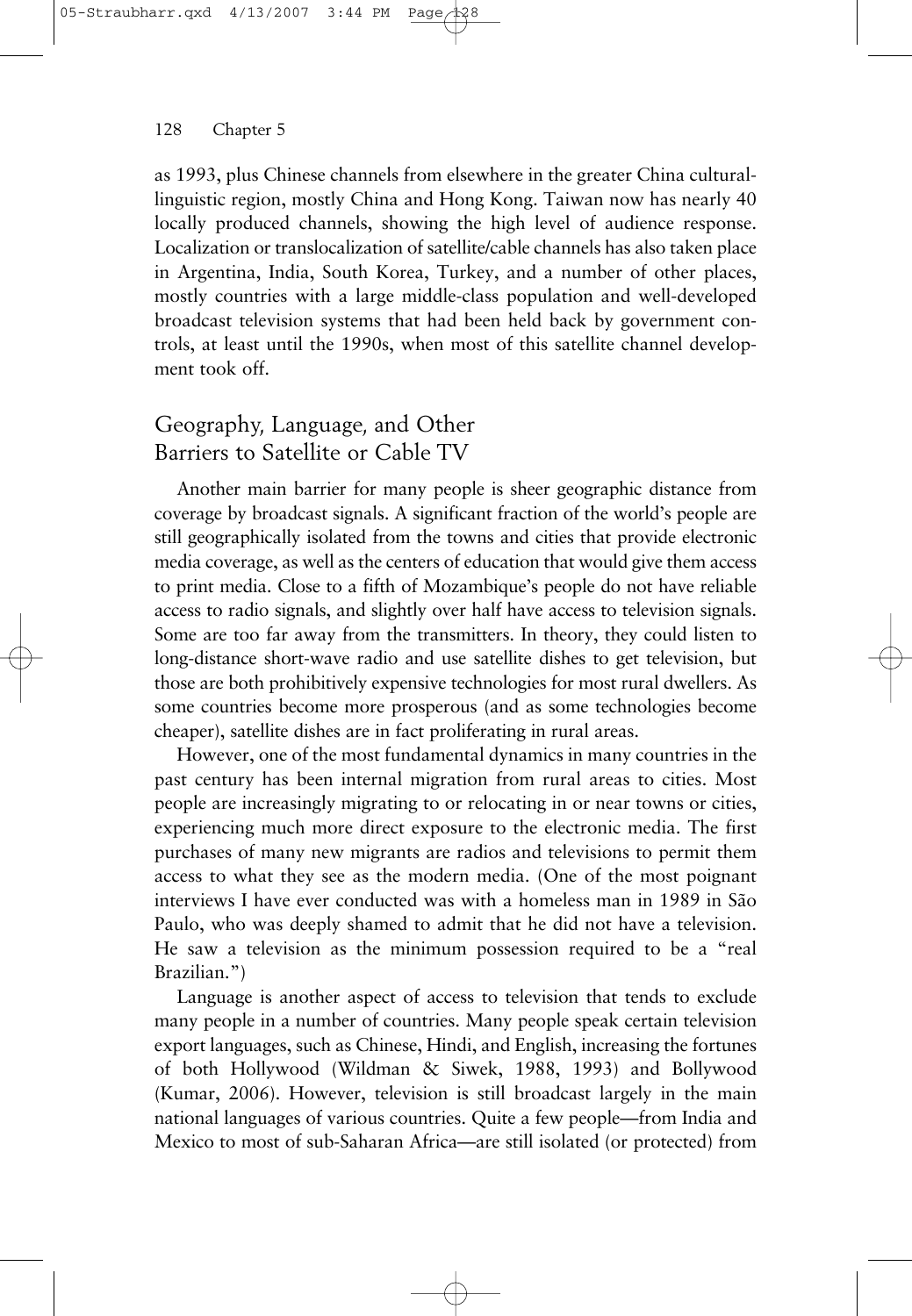#### The Technology of Creating Television Spaces 129

both national and global cultures by their exclusive use of local, subnational languages. That, again, is changing as production and transmission costs for television go down. It is gradually becoming more feasible to produce television in local languages. That tendency is most visible in India, where large regional-language communities support both film and television production (Kumar, 2006), but it is also quite evident in Great Britain, Spain, and some other parts of Europe, where local-language television for various subnational regional cultures, such as Wales or Catalonia, has been gradually increasing since the 1980s, often driven by increasingly autonomous regional governments (Moragas Spa, Garitaonaindia Garnacho, & Lopez, 1999). Such localization or regionalization of television production and distribution is also increasing among large minority populations in less wealthy countries, for example, some of the major language groups of India, such as Bengali, Telegu, or Tamil. But often even sizable groups of people who do not speak the dominant national language—for example, the Maya in Central America and southern Mexico, who often do not speak Spanish—still largely do not have much television in their local languages. The situation is worse for minority languages in the poorest countries, such as Mozambique, even where, as in that case, less than a third of the populace speaks the supposed national language, Portuguese. Radio is growing in some local languages there but seldom television, which remains too expensive.

05-Straubharr.qxd 4/13/2007 3:44 PM Page 129

Most people are increasingly pulled into using one of the world/main national languages, in some part precisely so that they can watch the available television programming. Others are hastening to learn English in particular so that they can have access to more material from countries on the Internet. A number of people are worried that this tendency is hastening the extinction of small indigenous languages. Hundreds of such languages disappear every year. "In the world, approximately 6,000 languages are spoken . . . of which only about 600 are confidently expected to survive this century" (MIT Indigenous Language Initiative, 2006). However, among other language groups, the native language remains the language of the family, the village, and, increasingly, the radio because radio is still much cheaper to produce, transmit, and receive than television. A well-documented case involves the indigenous-language radio stations that have sprung up in many Latin American cities, especially in Andean nations such as Peru and Central American nations such as Guatemala, to serve indigenous-language speakers who have migrated to the city for work.

One outcome of these processes is that different languages may become the mode of access to different media. I have interviewed people in Brazil who listen to radio for music in a local dialect that mixes Portuguese and indigenous languages, who watch television in the national version of